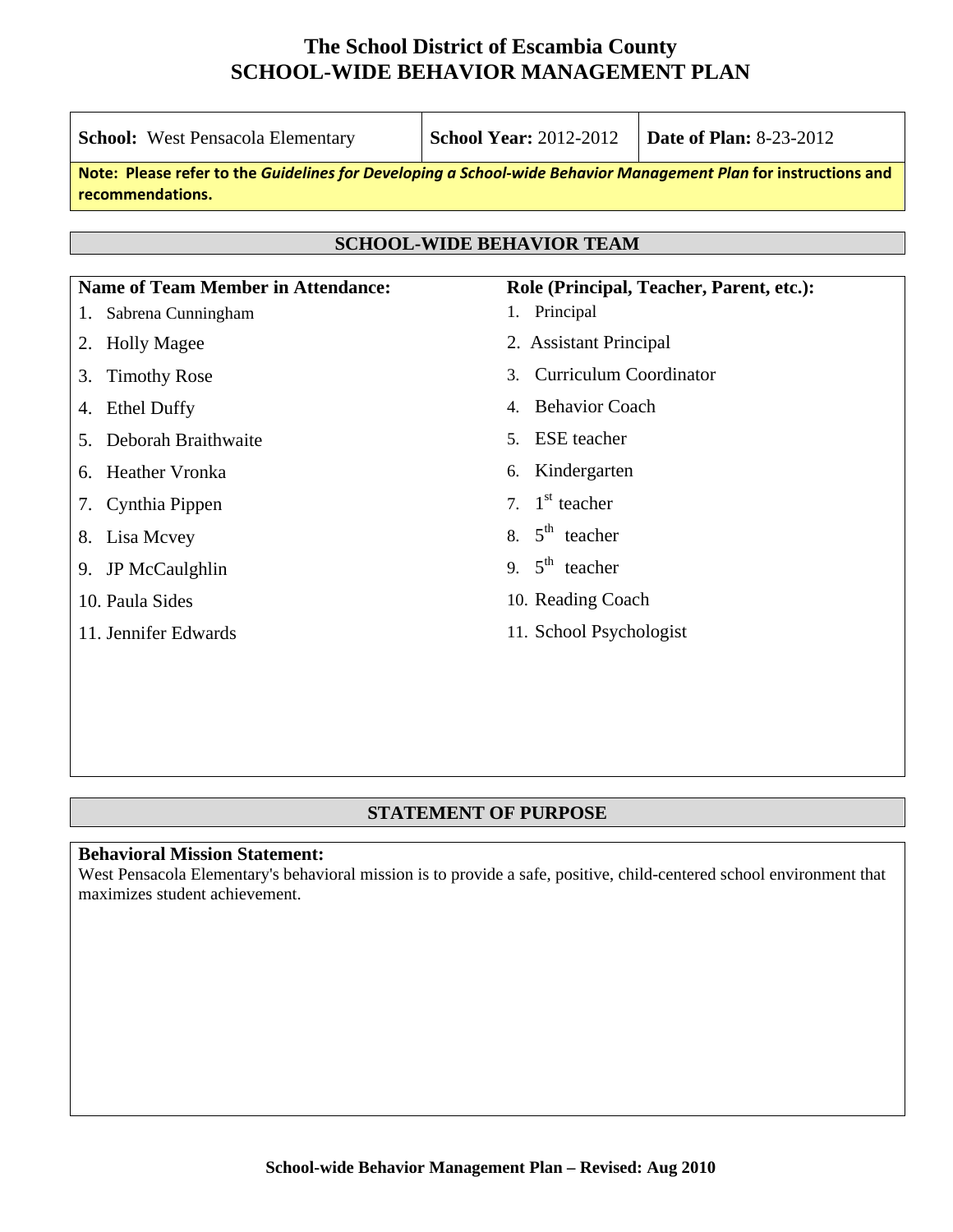### **BASELINE DATA**

### **PREVIOUS SCHOOL YEAR** 2011 - 2012

| <b>Office Discipline Referrals (ODR)</b>                                         |      |  |  |
|----------------------------------------------------------------------------------|------|--|--|
| Number of Office Discipline<br>Referrals (ODR)                                   | 338  |  |  |
| Average ODR per Student<br>$(\text{\# ODR} \div \text{\# of students enrolled})$ | .637 |  |  |
| Number of Students with ODR                                                      | 128  |  |  |
| <b>Attendance</b>                                                                |      |  |  |
| <b>Average Daily Attendance</b>                                                  | 92.7 |  |  |
| Excused Tardies (Elem)                                                           |      |  |  |
| Unexcused Tardies (Elem)                                                         |      |  |  |
| Excused Early Check-outs (Elem)                                                  |      |  |  |
| Unexcused Early Check-outs (Elem)                                                |      |  |  |

| <b>Out-of-School Suspensions (OSS)</b>                                                          |      |  |  |  |
|-------------------------------------------------------------------------------------------------|------|--|--|--|
| Number of Incidents of<br>Out-of-School Suspension (OSS)                                        | 79   |  |  |  |
| Average OSS per Student<br>$(\text{\#} \text{OSS} \div \text{\#} \text{ of students enrolled})$ | .149 |  |  |  |
| Number of Students with OSS                                                                     | 51   |  |  |  |
| <b>In-School Suspensions (ISS)</b>                                                              |      |  |  |  |
| Number of Incidents of<br>In-School Suspension (ISS)                                            | 48   |  |  |  |
| Average ISS per Student<br>$(\text{\# ISS} \div \text{\# of students enrolled})$                | .09  |  |  |  |
| Number of Students with ISS                                                                     | 29   |  |  |  |
| <b>Bullying Prevention</b>                                                                      |      |  |  |  |
| Percent of Students Trained                                                                     | 95   |  |  |  |
| <b>Percent of Staff Trained</b>                                                                 | 63   |  |  |  |

## **ADDITIONAL DATA AND OUTCOMES**

**What other data or outcomes will your school use for continuous monitoring of your school-wide behavior management plan (e.g., academic data, faculty attendance, school surveys, training, ESE referrals, etc.)? The outcomes may also include various ways of analyzing school-wide behavioral data as outlined in the** *School-wide Behavioral Data Guide* **(e.g., referrals/suspensions by grade level, location, problem behavior, time of day, student, class, etc.).**

We will monitor the number of office discipline referrals as well as conduct school surveys. We will also utilize the RTI-B data website to target which behaviors are of most concern to us and find any patterns that may exist.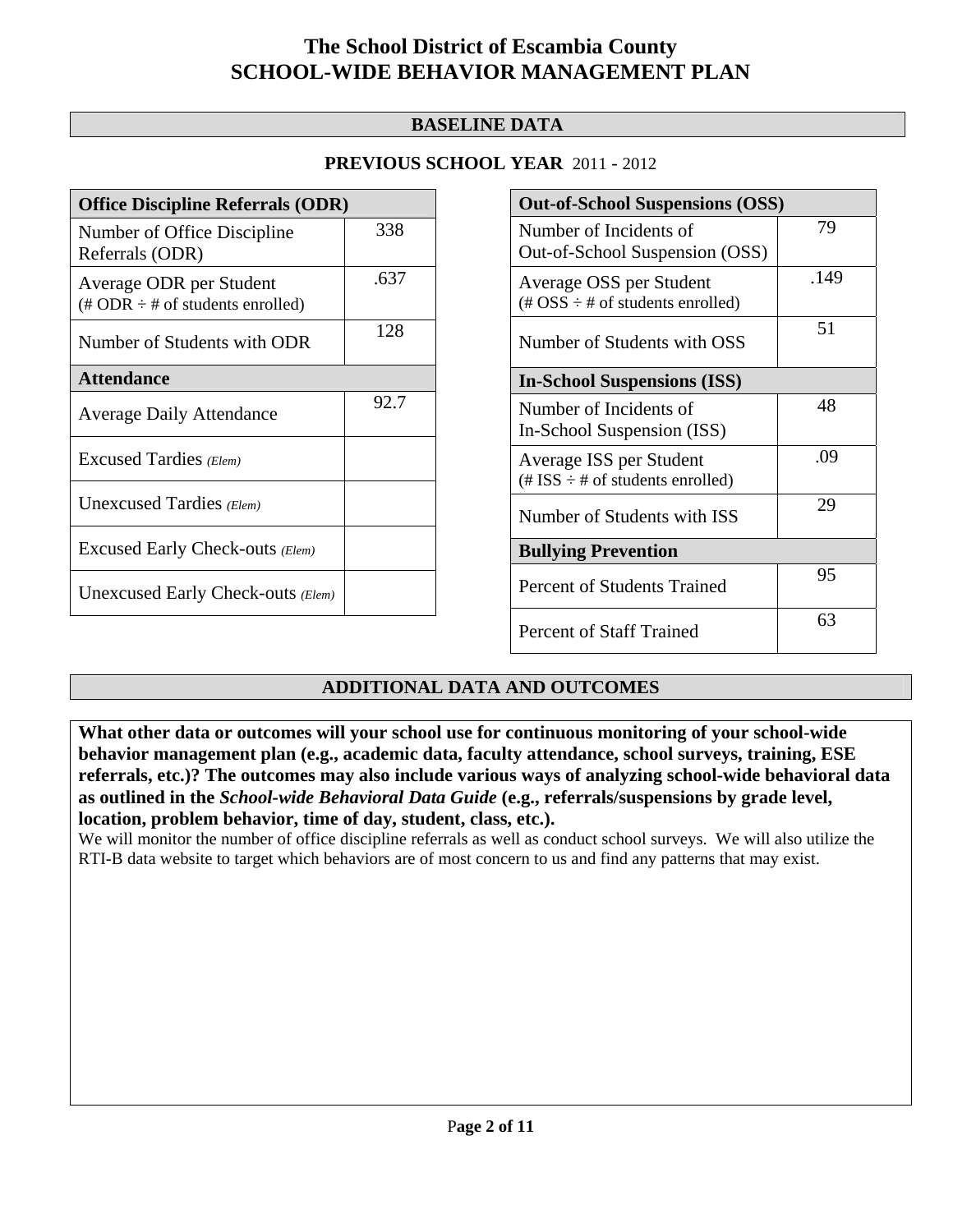# **SCHOOL-WIDE BEHAVIORAL GOALS**

|    | 1. Out-of-school suspension<br>Our goal is to decrease the number of out-of-school suspensions by 1% as compared to the 2011-2012 school year                                                                                                                                                                                                                    |
|----|------------------------------------------------------------------------------------------------------------------------------------------------------------------------------------------------------------------------------------------------------------------------------------------------------------------------------------------------------------------|
|    |                                                                                                                                                                                                                                                                                                                                                                  |
|    |                                                                                                                                                                                                                                                                                                                                                                  |
| 2. | <b>Attendance</b>                                                                                                                                                                                                                                                                                                                                                |
|    | Our goal is to increase the average daily attendance rate by 0.1% as compared to the 2011-2012 school year                                                                                                                                                                                                                                                       |
|    | 3. Bullying                                                                                                                                                                                                                                                                                                                                                      |
|    | Our goal is to train 95% of students and 98% of faculty on bullying prevention by October 31, 2012. This will be<br>accomplished by our guidance department through classroom instruction for students and a faculty meeting for<br>staff. New students/faculty will be trained periodically throughout the remainder of the school year as they are<br>enrolled |
|    | 4. Office Discipline Referrals                                                                                                                                                                                                                                                                                                                                   |
|    | Our goal is to reduce the number of office discipline referrals by at least 1% and the number of bus referrals by at<br>least 1% compared to the 2011-2012 school year                                                                                                                                                                                           |
|    | 5. Tardies (Elementary - see attached plan) or Other School-wide Behavior Goal                                                                                                                                                                                                                                                                                   |
|    |                                                                                                                                                                                                                                                                                                                                                                  |
|    | Early Check-Outs (Elementary - see attached plan) or Other School-wide Behavior Goal                                                                                                                                                                                                                                                                             |
|    |                                                                                                                                                                                                                                                                                                                                                                  |
|    | 7. Other School-wide Behavior Goal                                                                                                                                                                                                                                                                                                                               |
|    |                                                                                                                                                                                                                                                                                                                                                                  |
|    |                                                                                                                                                                                                                                                                                                                                                                  |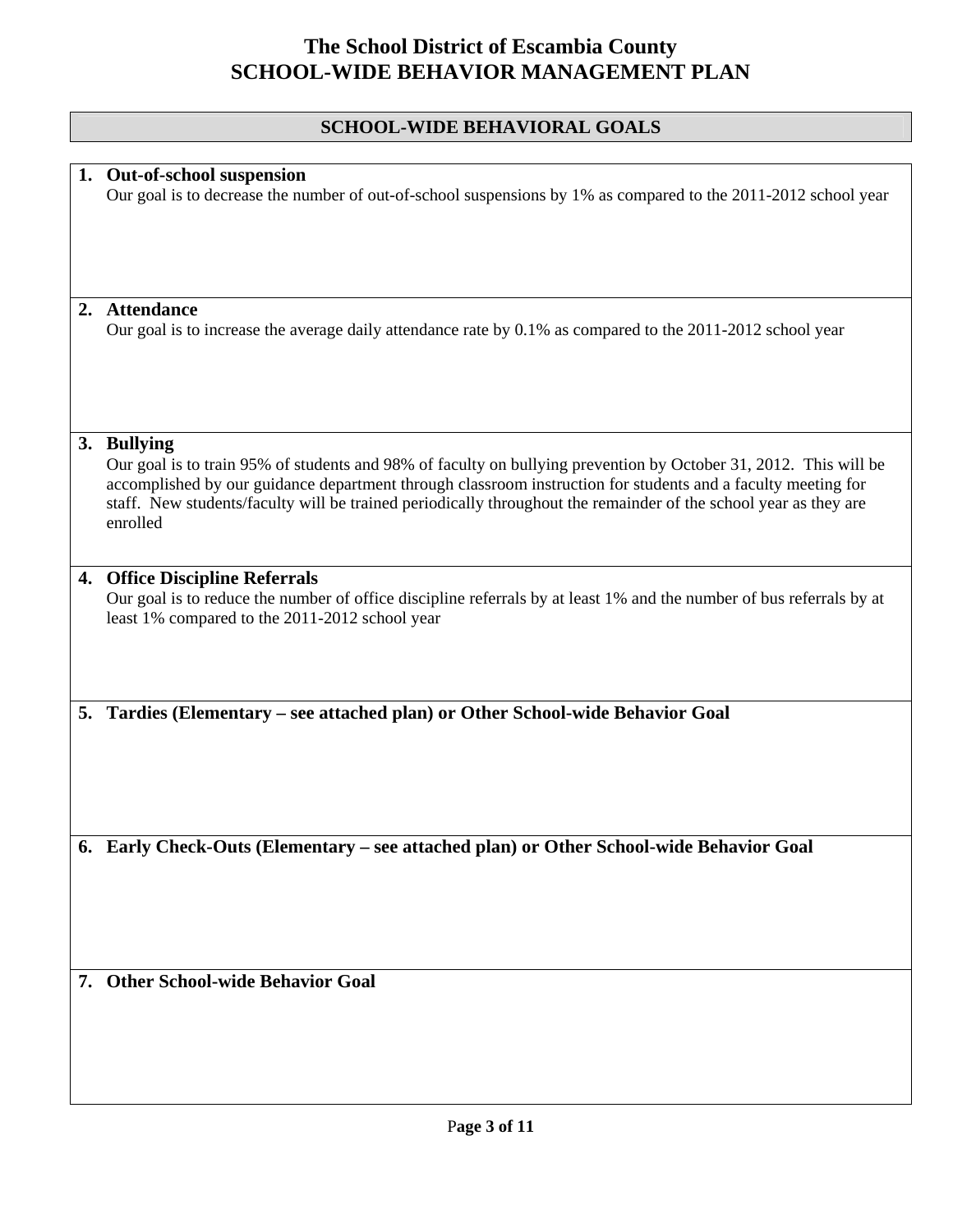### **PROGRESS MONITORING**

**Your school-wide behavior team should meet to review data and discuss concerns or revisions to your school-wide behavior management plan once a month and complete progress monitoring forms quarterly. Describe when you plan to meet (days, location, and time) throughout the school year.**  The school wide behavior management teacm will meet at 2:45 in the guidance office on the following dates: September 13, 2012 October 11, 2012 November 8, 2012 December 13, 2012 January 10, 2012<br>February 14, 2012 March 14, 2012 April 11, 2012 May 9, 2012 February 14, 2012 March 14, 2012 April 11, 2012

**Describe the procedures that your school will use to collect, summarize, and analyze the behavioral data prior to team meetings. Procedures are required for entering the information into the database, summarizing the data, and developing graphs using the** *School-wide Behavioral Data Guide***.** 

Teachers will complete "pink sheets" (behavior tracking sheet) on students that will be turned in after 3 interventions. Those pink sheets will be entered into the RTI-B database by either Mrs. Cunningham(principal), Mrs. Magee(assistant principal), Mr. Rose(curriculum coordinator), Mrs. Duffy (behavior coach), or Mrs. Mcclure(guidance counselor). On a monthly basis, reports of behavior will be generated from the data base. These report will be shared/discussed at the meetings above. They then will be summarized and information shared with faculty during faculty meetings at least once a grading period. Positive behavior trends will be acknowledged at this time with the faculty.

### **How will your school document the school-wide behavior team meetings?**

A record keeper will be chosen at the September meeting and that person will keep acurate notes . At the conclusion of each meeting, the record keeper will eamil a copu of those notes to each member of the team. A hard copy will be kept by the administrator on the team.

**Describe how your school-wide behavior team will share the data and outcomes with your faculty, staff, and other stakeholders?** 

Data results will be shared with during the faculty meeting the takes place after the behavior team meeting each month. Positive trends in behavior will be acknowledged at this time. Concerns and stategies will also be discussed. The final decision of any information will be emailed to the faculty after the meeting. A hard copy will be kept by the administrator.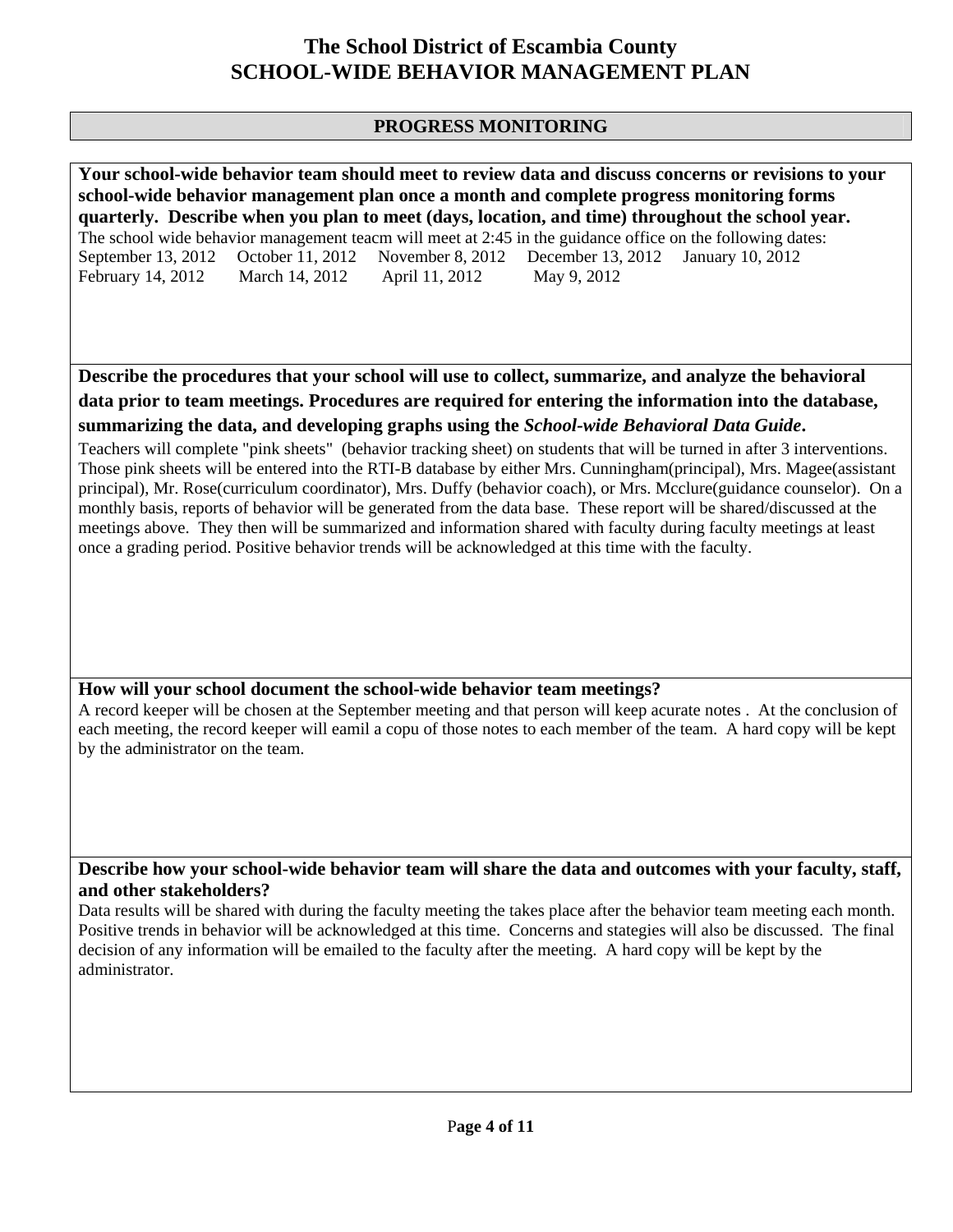## **SCHOOL EXPECTATIONS AND RULES**

## **List 3 – 5 school-wide expectations**

West Pensacola School Wide expectations are to be respectful, exhibit responsibility, engage in active learning, practice honesty.

| Rules/<br><b>Expectations:</b> | <b>Setting:</b><br>Cafeteria                                                                                  | <b>Setting:</b><br>Hallway                                                                                               | <b>Setting:</b><br>Playground                       | <b>Setting:</b><br>Dismisal                                                                                          |
|--------------------------------|---------------------------------------------------------------------------------------------------------------|--------------------------------------------------------------------------------------------------------------------------|-----------------------------------------------------|----------------------------------------------------------------------------------------------------------------------|
| Respectful                     | Be sure to use a soft<br>voice<br>Keep your hands and<br>feet to self.                                        | Exhibit respect to<br>others<br>Stop for an oncoming<br>class or younger<br>student.<br>Use a soft voice                 | Please use kind<br>words                            | Follow direction<br>without arguing                                                                                  |
| Exhibit<br>Responsibility      | Clean your area up after<br>yourself.<br>Eat your lunch first,<br>before talking quietly to<br>your neighbor, | Be sure to go to your<br>designated area.                                                                                | Be a team player<br>Exhibit control of your<br>body | Go directly where you<br>are supposed to go. Do<br>not change how you go<br>home without a note<br>from your parent. |
| Engage in Active<br>Learning   | Enter and Exit quietly<br>Follow directions of all<br>adults in the cafeteria                                 | Be sure to walk on the<br>right side.<br>Be aware of others.                                                             | Explore your assigned<br>areas                      | Go directly to your area<br>and be aware of your<br>surroundings.                                                    |
| <b>Practice Honesty</b>        | Please leave a clean<br>table.                                                                                | Simply follow the rules<br>If you forget, be honest<br>and admit your wrong.<br>Be willing to accept the<br>consequence. | Be a team player                                    | Always go directly to<br>the right place                                                                             |
|                                |                                                                                                               |                                                                                                                          |                                                     |                                                                                                                      |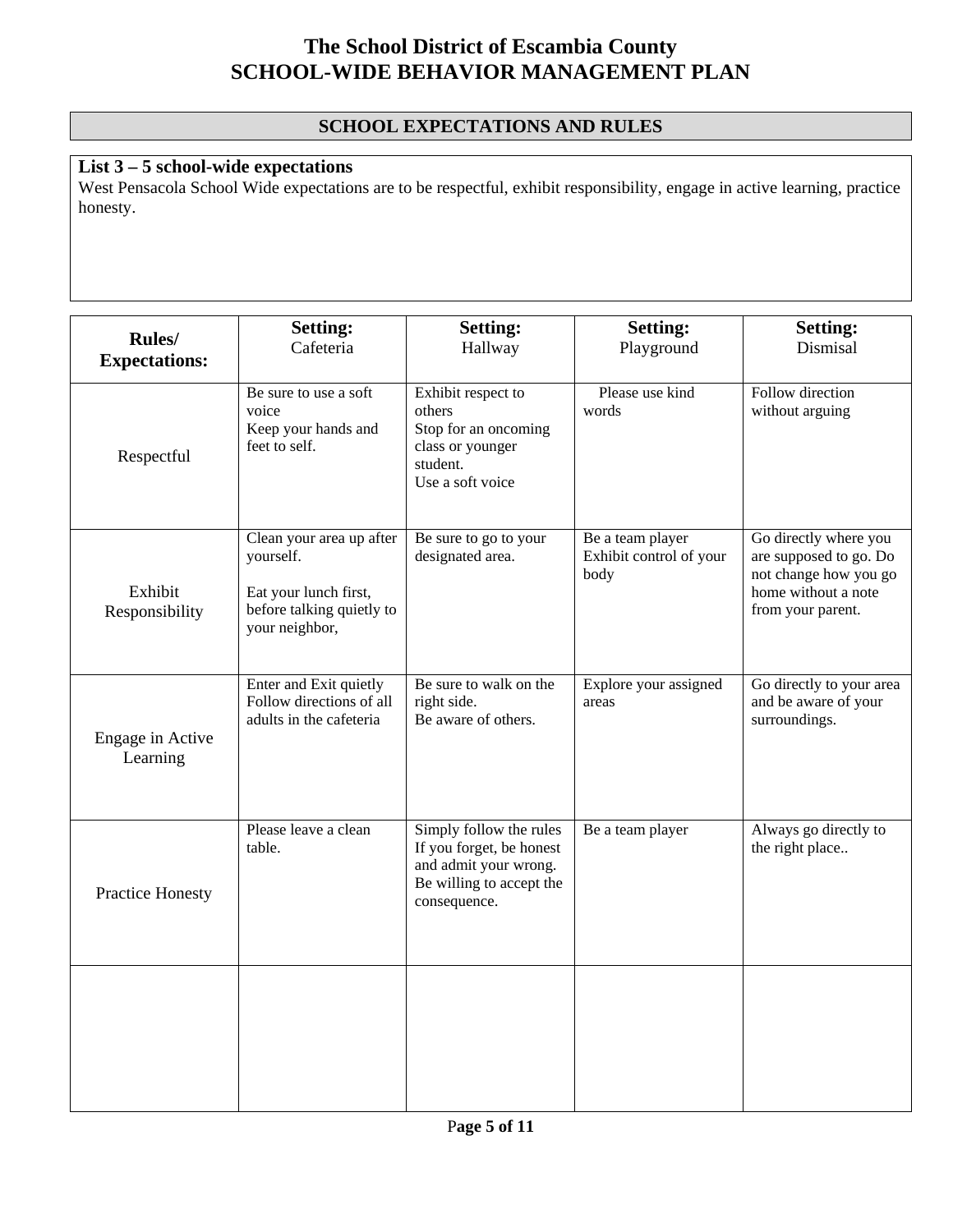### **TEACHING EXPECTATIONS AND RULES**

**How will your school introduce the school-wide expectations and rules to all of your students and staff?**  The staff was introduced during Pre-school work days. This was done by each of the members of the behavior management team. The staff was given PBS handbooks that the team created. The handbook explains the schools mission towards behavior, our schoolwide expectations and pledge, calendar, discipline procedures, and both student and staff reward system.

### **During the school year, what activities will your school implement to encourage on-going direct instruction of the school-wide expectations and rules? How will your school embed the expectations and rules into the daily curriculum?**

Each teacher has a calendar that specifies when to teach the expectations. They also will be reading the "Have you filled a bucket today?" book to their classes. This book aligns with our school-wide behavior plan as a PBS school. Teachers will give our "tailfeather" tickets to students for exhibiting the expectations and being a "bucketfiller". Tail feathers can be used to purchase certain items from the school store. At the end of each grading period, tickets will be placed in a bucket for a draawing. Expectations will be posted in hallways, cafeteria, playground and classrooms. Each morning, as the school day begins, students will recite the expectations and our pledge over the closed circuit television. As we begin the second semester (after the winter break) teachers will re-teach the expectations. As the data is analyzed, we will add any training or teaching that reflects are needs by the data (RTI-B data). Administrators will also reward teachers with "tailfeathers" for being positive and enforcing the PBS system.

## **How often will you plan to provide refresher training on expectations and rules to staff and students in your school? How will you orient and teach new students who arrive mid-year?**

Monthly, reminders of expectations and PBS procedures will either be addressed through faculty meetings, grade level meetings, or via email. New stduents will be introduced to our behavior system by their assigned classroom teacher.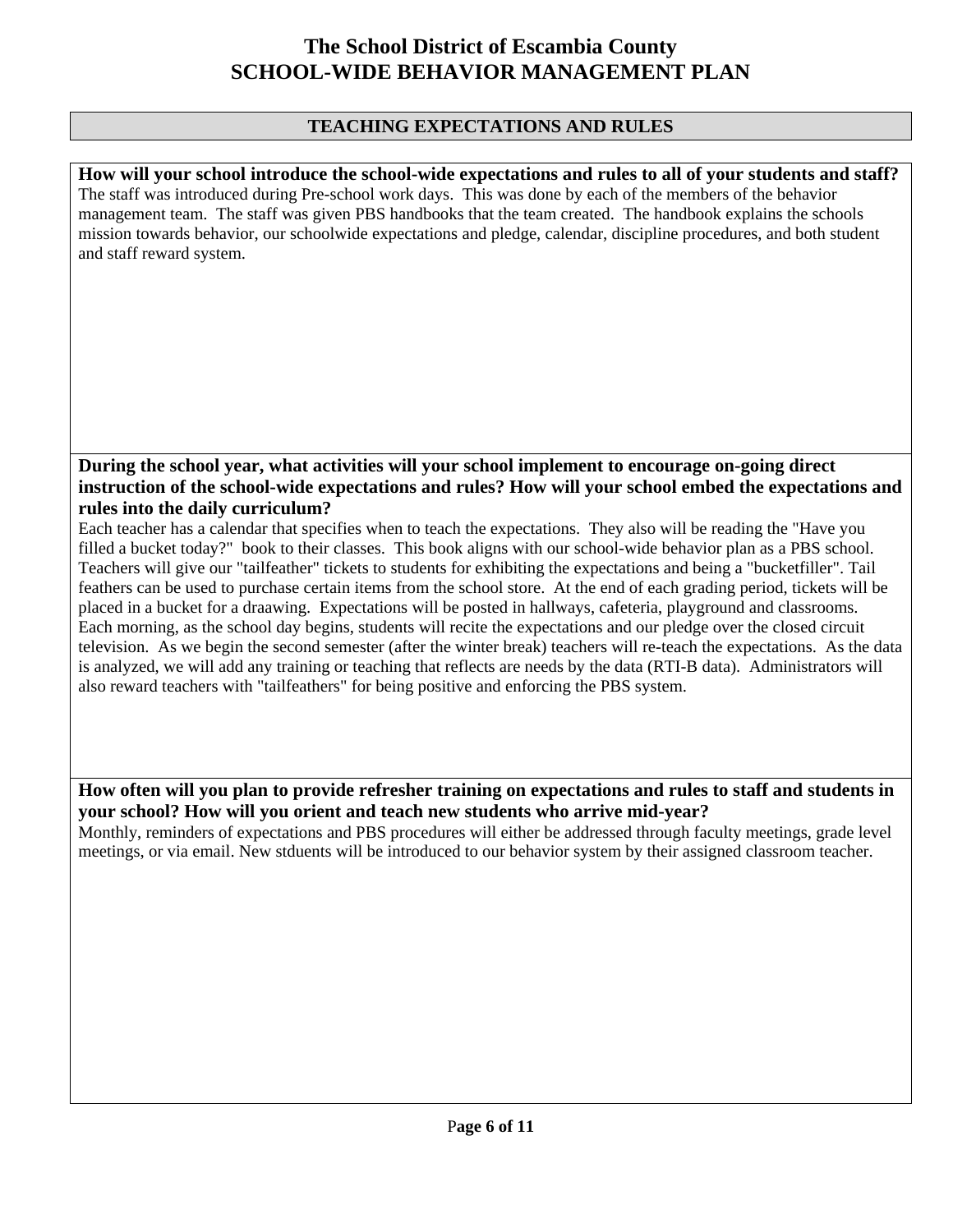#### **REWARD/RECOGNITION PROGRAM**

#### **What type of reward system will you use?**

Students will earn "tailfeathers" for appropriate behaviors as listed on our schoolwide expectations. The tailfeather tickets can be used to purchase items from the "store". At the end of each grading period, remaining tickets can be placed into a drawing. Each nine weeks, the tailfeather tickets will start over.

**Describe the behaviors for which you will reward or recognize students.**  Students will be rewarded/recognized for demonstrating the school-wide expectations.

#### **How will you implement the reward system?**

The reward system will be implemented by frequently opening the store for students to purchase items with their tickets. The drawing will happen at the end of each nine weeks. Administrators will also encourage the positive use of our PBS system by passing out "tailfeather" tickets to the teachers for apporpriately enforcing the system.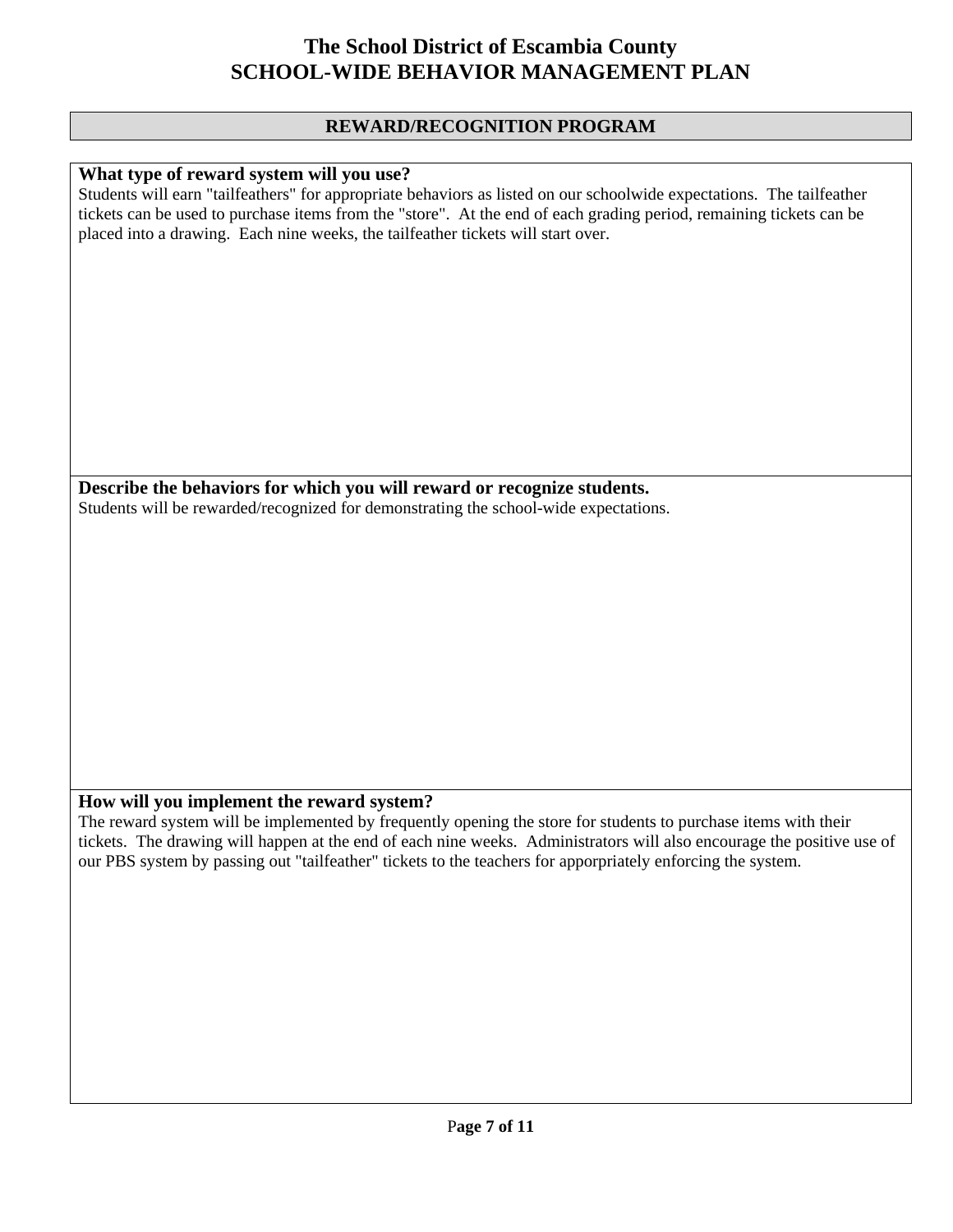### **DISCIPLINARY PROCEDURES**

### **Explain the discipline process at your school. Differentiate between minor and major behavior incidents and describe the process for documenting and addressing both types of incidents.**

Students can receive an office referral (major discipline referral) for behaviors that are serious enough to potentially cause or has caused harm to self, others, or property. Those behaviors may include but are not limited to: gross disrespect, open defiance, threats/bullying, destruction of schoo property, or in some instances, the destruction of other person's proprerty, battery stealing, alcohol/drugs, weapons, sexual offenses.

For minor behavior incidences, teachers will implement the "pink sheet". This sheet has 3 steps. Step one is between the student and teacher . The teacher will implement classroom intervnetions at this time. Step 2 inlcudes parent contact and a parent signature. The teacher still handles the intervventions. Step 3 inlcudes contact with an administrator and a parent contact again. The next incident will generate an office discipline referral. Minor behavior incedents include but are not limited to: tardiness, inappropriate language that is not directed at a person, passive noncimpliance, passive disrespect (such as rolling of eyes), low intensity diruption, misuse of property without destruction, gum chewing, electronic devices (including cell phones) being used, teaing/taunting, lying/cheating.

Office referrals will be process and a parent/guardian will be called by a member of the school's administration.

### **What intervention strategies will your school use to prevent behavior that results in discipline referrals and out-of-school suspensions?**

Implementation of our PBS system will be used to prevent behavior that results in discipline referrals. Also, teacher/parent conferences will be utilized once a behavior is identified as a problem. as well as group/individual counseling through the schools guidance department..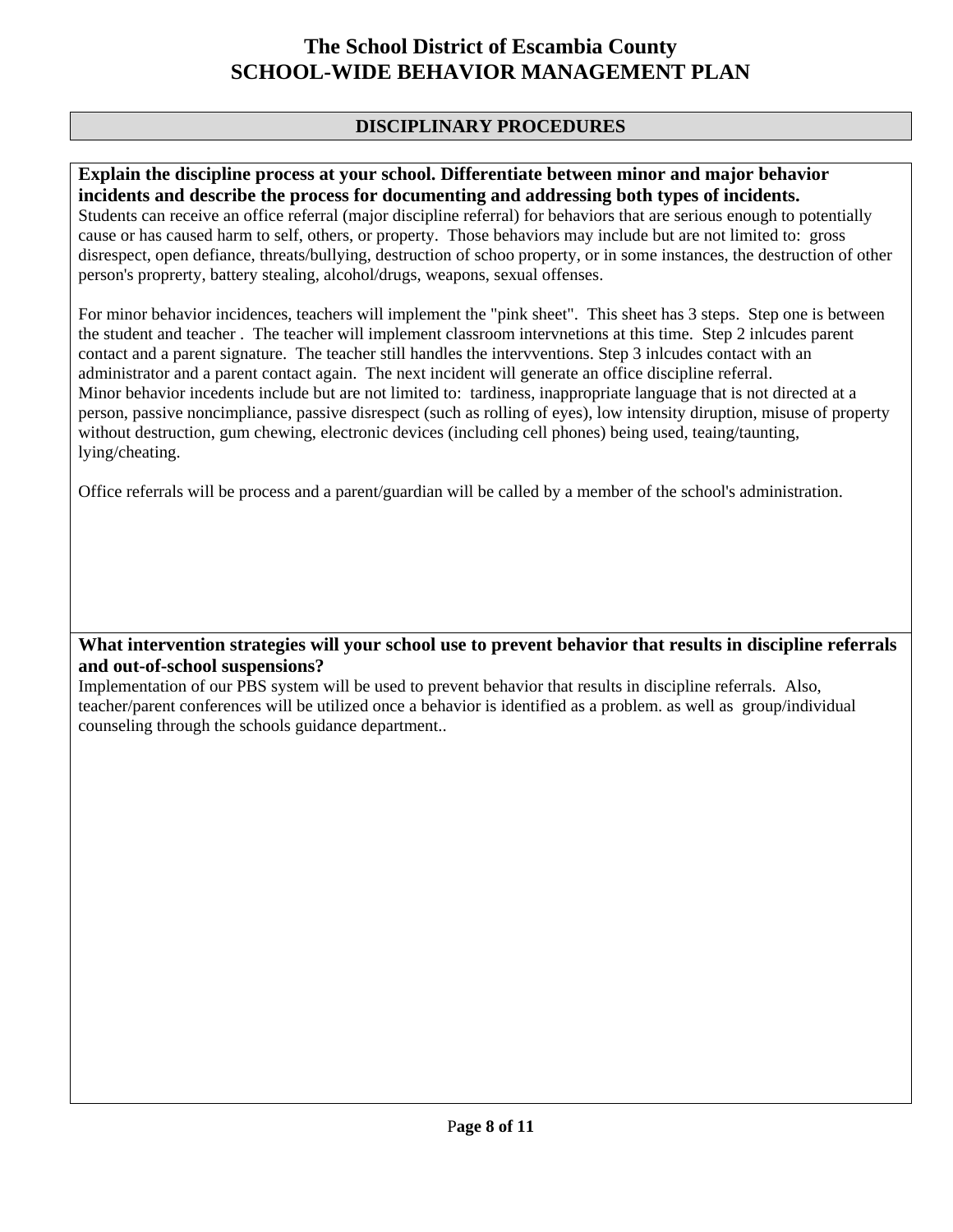#### **DISCIPLINARY PROCEDURES (continued)**

#### **What are the consequences or disciplinary actions that are used in your school?**

Classroom interventions include: in class time out, parental contact, time out in another classroom, silent lunch, guidance counselor assistance, no participation in tail feather celebrations, ,parent conferences, behavior lessons, parental visitation to the classroom

Office/administrative interventions inculde: parent contact, silent lunch, time out with an administrator, in-school suspension, out of school suspension, suspension from the bus.

**For Middle or High Schools: How do the adjudication guidelines complement your disciplinary procedures?**  NA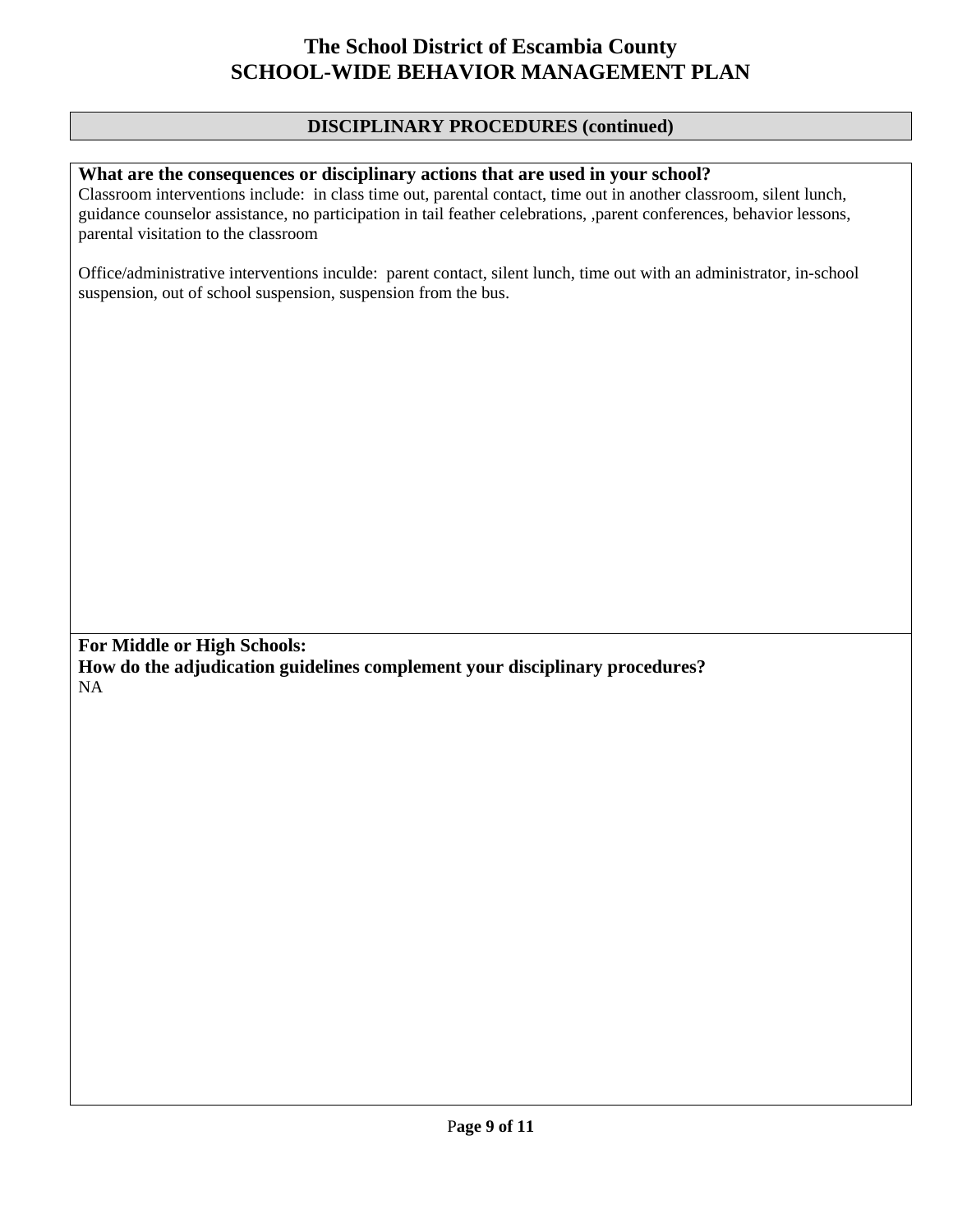#### **TRAINING AND IMPLEMENTATION**

| Describe any training needs, material needs, and/or environmental arrangements necessary to<br>implement your school-wide behavior management plan. |
|-----------------------------------------------------------------------------------------------------------------------------------------------------|
| On-going training for PBS                                                                                                                           |
|                                                                                                                                                     |
|                                                                                                                                                     |
|                                                                                                                                                     |
|                                                                                                                                                     |
|                                                                                                                                                     |
|                                                                                                                                                     |
|                                                                                                                                                     |
|                                                                                                                                                     |
|                                                                                                                                                     |
|                                                                                                                                                     |
|                                                                                                                                                     |
|                                                                                                                                                     |
| Describe how your school will train all faculty and staff on your school-wide behavior management                                                   |
| plan. How will you orient and teach new faculty and staff who arrive mid-year?                                                                      |
| Our PBS team was brought in over the summer to organize a PBS handbook and organize the school-wide expectations.                                   |
| During a pre-school work day, all staff and faculty were trained on the PBS expectations by the team, given a                                       |
| handbook, and explained the "pink sheet". Staff that enters mid year will be given a PBS handbook and trained by at                                 |
| least one member of the PBS team.                                                                                                                   |
|                                                                                                                                                     |
|                                                                                                                                                     |
|                                                                                                                                                     |
|                                                                                                                                                     |
|                                                                                                                                                     |
|                                                                                                                                                     |
|                                                                                                                                                     |
|                                                                                                                                                     |
|                                                                                                                                                     |

### **What school-wide routines and procedures will be implemented by all faculty and staff to facilitate your school-wide behavior management plan?**

Posters and signs listing the school wide expectation will be plaved throughout the school. The entire school will recite the school-wide pledge and expectations each morning following the pledge of allegiance. There will be a school-wide activity each quarter for students who consistently display school-wide expectations, as evidenced by their quartlye citizenship grade.